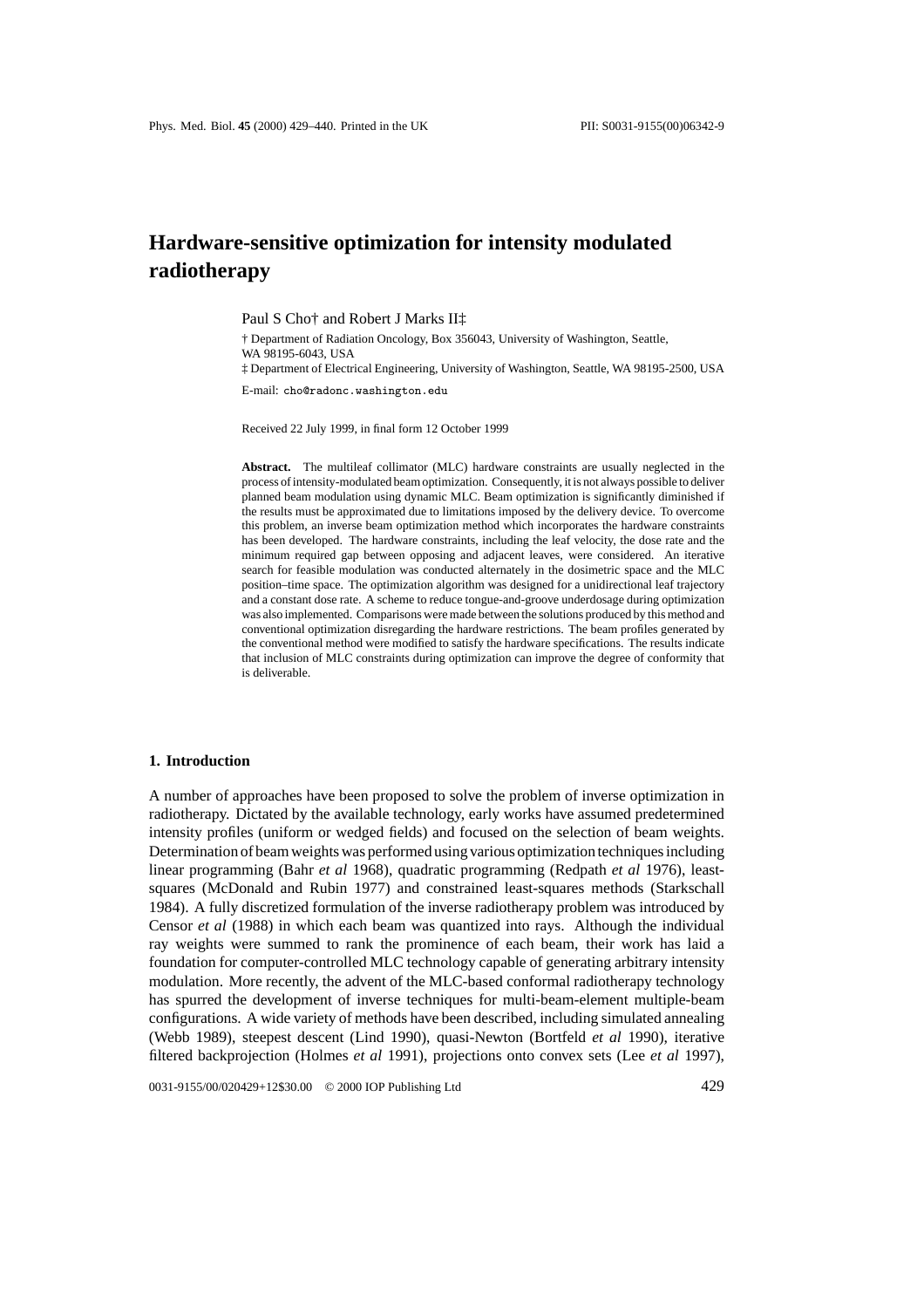conjugate gradient (Hristov and Fallone 1997) and variation (Liu *et al* 1999). While these methods were designed to optimize dosimetric objectives and constraints, few techniques have been formulated to optimize radiobiological indices (Källman *et al* 1992, Raphael 1992, Gustafsson *et al* 1994). Comparisons of some of these algorithms have also been reported (Holmes and Mackie 1994, Xing and Chen 1996, Cho *et al* 1997).

The assumption common to these techniques is that the optimized beam profiles can be accurately delivered by the beam modulation hardware. However, due to mechanical restrictions certain modulation patterns are difficult or even impossible to realize with the currently available MLC hardware. For example, the minimum gap between the opposing leaves required by some machines determines the location of the earliest appearance of the negative fluence gradient† in the modulation. The reason is that the leading (right) leaf, which is needed to generate negative gradient, cannot be placed closer to the trailing leaf than the gap separation. Therefore, if the starting location of the trailing leaf defines the field edge, the position of the first negative gradient must be at least the required gap away from the field edge. The exception to this rule occurs when the trailing back-up diaphragm is available to define the field edge, permitting the trailing leaf to be positioned behind the diaphragm and the leading leaf at the field border. However, the use of a back-up diaphragm, which is usually thinner than the MLC, could result in delivery errors.

The problem of leaf gap is further compounded if the opposing leaves in the adjacent tracks are also required to maintain a minimum separation in order to prevent interdigitation. The minimum gap restriction between adjacent tracks disallows large differences in intertrack modulation. Another problem is the generation of zero-intensity valleys when the leaf pairs are not permitted to close completely. In addition, the upper limit on leaf velocity determines the minimum gradient achievable by a single leaf for a given dose rate and dictates the modulation within the segments where only one of the paired leaves is available due to the minimum leaf gap requirement.

Impetus for incorporating the hardware parameters in IMRT optimization also comes from practical considerations. For example, in theory, even extremely shallow fluence valleys can be delivered using low dose rates that approach zero. However, in practice, use of low dose rates could lead to unstable machine output and frequent beam interrupts resulting in inaccurate delivery. Therefore, it is advantageous to be able to specify the dose rate during the optimization process so that at the time of fluence-to-leaf sequencing translation, no dose rate below a certain practical limit needs to be used.

Beam optimization is significantly diminished if the results have to be approximated due to limitations imposed by the beam modulation hardware. To overcome this problem, an inverse beam optimization method which incorporates the MLC hardware constraints has been developed. The hardware parameters considered in the present investigation include maximum leaf velocity, dose rate, minimum gap and leaf synchronization for reduction of tongue-and-groove underdosage.

# **2. Methods**

In the following it is assumed that the leaves traverse monodirectionally from left to right and the dose rate is constant. Furthermore, in order to maintain generality of the method it is assumed that the back-up diaphragms are not available for beam modulation purposes. They are positioned so as to form a bounding box encompassing the field edges.

† The sign convention is such that the gradient is negative when the fluence is decreasing in the direction of leaf travel and positive otherwise.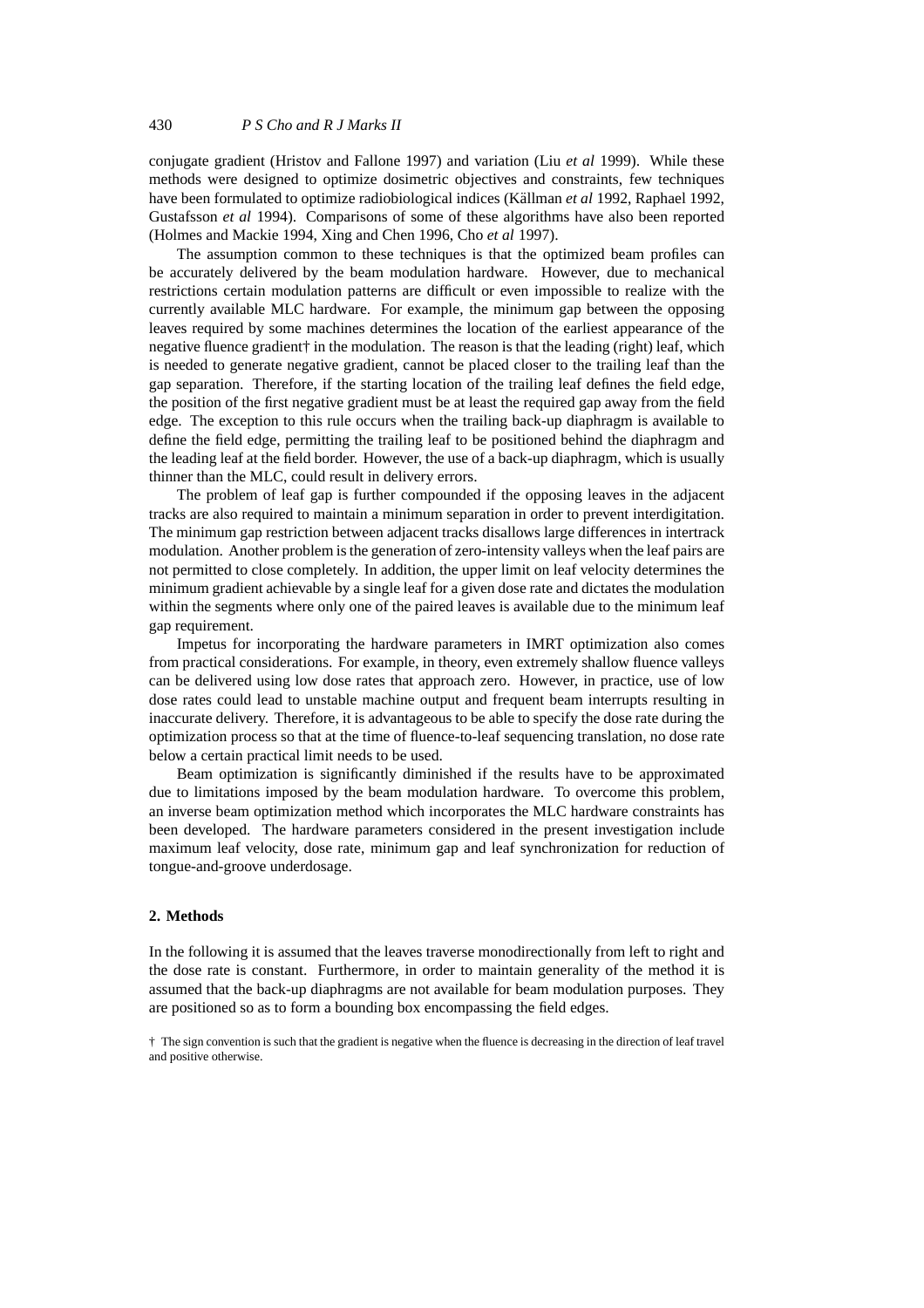Analyses of modulation profiles for leaf speed, dose rate, gap requirement and tongueand-groove effects are most conveniently performed in the MLC position–time space. The position–time space describes the leaf position as a function of cumulative MU. When the dose rate  $\Phi$  is kept constant the cumulative MU equals time. Violation of minimum leaf gap within the same track and between adjacent tracks is detected by checking the distance between curves along the leaf position axis. The gradient of the position–time curve provides the measure of leaf velocity. Furthermore, the extent of tongue-and-groove underdosage can be evaluated in terms of the degree of curve synchronization.

The search for a feasible solution is accomplished by the method of projections onto convex sets (POCS) (Lee *et al* 1997, Cho *et al* 1997, 1998). The basic strategy is to switch between the dose space and the position–time space during the optimization process. Dosimetric constraints are handled in the dose space as described previously (Cho *et al* 1998) while the MLC hardware parameters are considered in the MLC position–time domain. Here, we will focus on the formulation of the MLC constraints in position–time space.

The adjoining of all the left (*l*) and the right (*r*) leaf positions over time serves as points in a Hilbert space

$$
\mathcal{H} = \{l_i(t), r_i(t) \mid 1 \leq i \leq N, 0 \leq t \leq T\}
$$
\n<sup>(1)</sup>

where the inner product and norm are defined in the conventional manner (Naylor and Sell 1982), *i* is the MLC leaf number ranging from 1 to *N*, and *T* is the total delivery time. MLC constraints can be formulated in this space.

#### *2.1. Velocity constraint*

A set of leaf velocities that are less than a certain maximum form a convex set

$$
C_v = \{l_i(t), r_i(t) \mid l_i \leqslant V_{\text{max}}/\Phi, r_i \leqslant V_{\text{max}}/\Phi\}.
$$
\n
$$
(2)
$$

For a given leaf trajectory velocities in excess of  $V_{\text{max}}/\Phi$  are reduced to the maximum possible speed. In terms of leaf position the projection is

$$
\mathcal{P}_{\nu}[l_i(t), r_i(t)] = \left\{ \int_0^t \dot{l}_i(\tau) d\tau, \int_0^t \dot{r}_i(\tau) d\tau \right\}
$$
\n(3)

where

$$
l_i(\tau) = \begin{cases} V_{\text{max}}/\Phi & d l_i/dt > V_{\text{max}}/\Phi \\ 0 & d l_i/dt < 0 \\ l_i & \text{otherwise} \end{cases}
$$
 (4)

$$
\dot{r}_i(\tau) = \begin{cases} V_{\text{max}}/\Phi & \text{d}r_i/\text{d}t > V_{\text{max}}/\Phi \\ 0 & \text{d}r_i/\text{d}t < 0 \\ \dot{r}_i & \text{otherwise.} \end{cases} \tag{5}
$$

Note that since a monodirectional trajectory is assumed, negative velocities are disallowed.

### *2.2. Gap constraint*

The opposing leaves whose separations are greater than a certain minimum value, *g*, comprise a convex set. For the leaves within the same track the set is given by

$$
C_{S_1} = \{l_i(t), r_i(t) \mid r_i(t) - l_i(t) \geq g\}
$$
\n(6)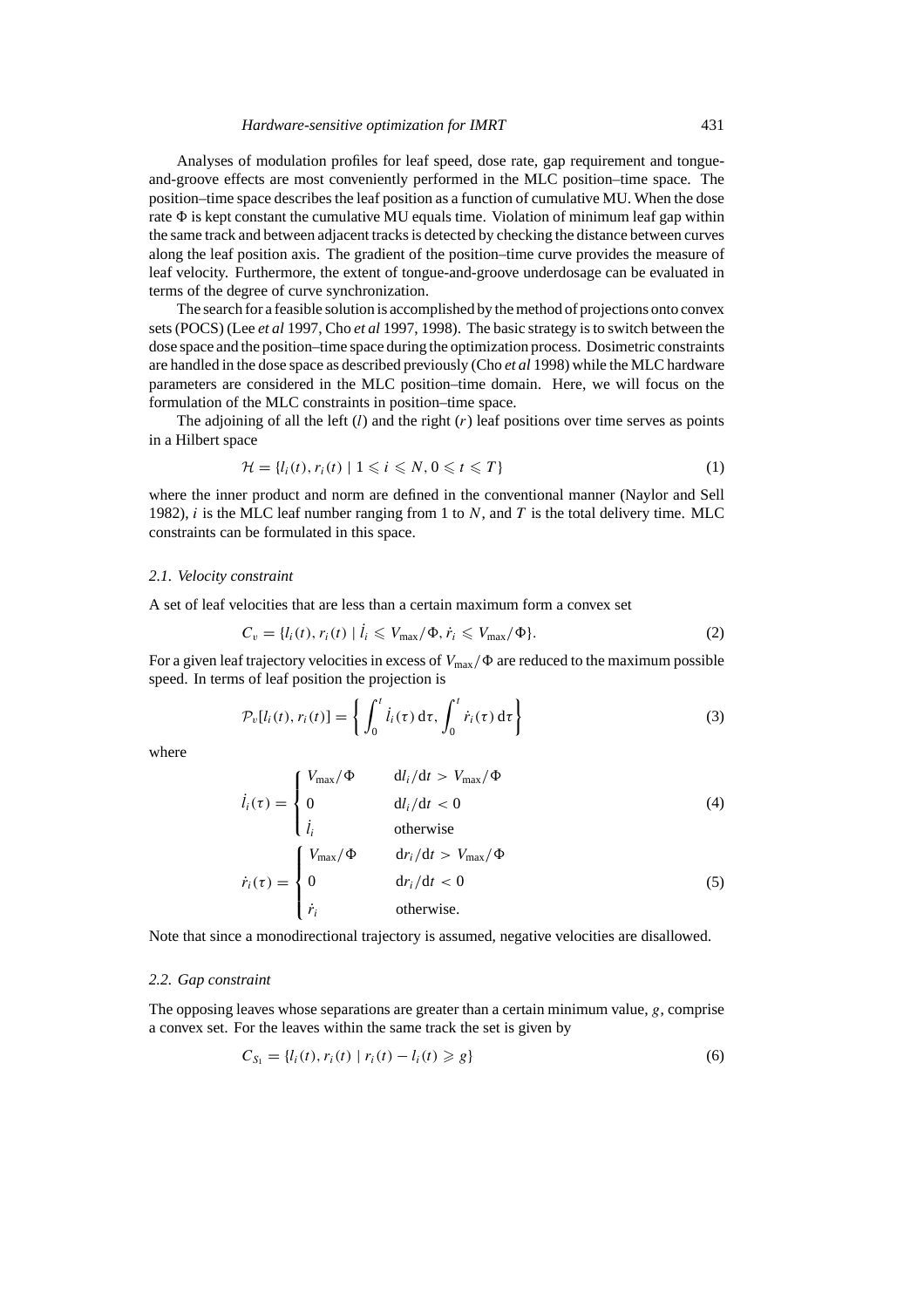

**Figure 1.** Projection onto the minimum gap constraint set,  $C_s$  (shaded). The point  $(l_o, r_o)$  violates the gap constraint. Its projected point  $(l_p, r_p)$  is the intersection of  $r = l + g$  and  $r = -l + r_o + l_o$ .

and between the adjacent tracks

$$
C_{S_2} = \{l_i(t), r_{i-1}(t) \mid r_{i-1}(t) - l_i(t) \ge g\}.
$$
\n<sup>(7)</sup>

For a given time *t*,  $l(t)$  and  $r(t)$  are orthogonal<sup>†</sup>. The projection onto the gap constraint set is depicted in figure 1. If a set of left and right leaf positions already exists in the constraint set (shaded region), then the projection is onto itself. If, however, the leaf positions are outside of the constraint set, as illustrated by the point  $(l_o, r_o)$ , the projection point  $(l_p, r_p)$  is the point on the set which is closest to  $(l_o, r_o)$ , i.e. the intersection between the constraint set boundary  $r = l + g$  and the orthogonal vector along the line  $r = -l + r_o + l_o$ . Solving the equations, we get  $l_p = (r_o + l_o - g)/2$  and  $r_p = (r_o + l_o + g)/2$ . In general terms the projection is given by

$$
\mathcal{P}_{S_1}[l_i(t), r_i(t)] = \begin{cases} l_i(t) + (r_i(t) - l_i(t) - g)/2 & \text{for } l_i \\ r_i(t) - (r_i(t) - l_i(t) - g)/2 & \text{for } r_i \end{cases}
$$
(8)

and

$$
\mathcal{P}_{S_2}[l_i(t), r_{i-1}(t)] = \begin{cases} l_i(t) + (r_{i-1}(t) - l_i(t) - g)/2 & \text{for } l_i \\ r_{i-1}(t) - (r_{i-1}(t) - l_i(t) - g)/2 & \text{for } r_{i-1}. \end{cases}
$$
(9)

Any reversal in leaf direction that may arise from this projection will be corrected by the non-negative velocity condition imposed by the projection operation given in equation (3).

## *2.3. Tongue-and-groove constraint*

The tongue-and-groove effects occur when adjacent leaves shuffle ahead of each other. As a result, narrow overlapping shadows are generated leading to underdosage errors. The errors can be minimized through synchronization of adjacent leaves (van Santvoort and Heijmen 1996). This can be accomplished by synchronizing the position–time curves of either the leading or the trailing leaves of the adjacent tracks. Here, the formulation is presented using the notation for the trailing (left) leaves.

For a given *n* such that  $1 < n \leq N$ , the set

$$
\mathcal{S}_n = \{l_n(t), l_{n-1}(t) \mid 0 \leq t \leq T\}
$$
\n
$$
(10)
$$

† In other words, {*l*(*t*), 0} ∈ *H* is orthogonal to every {0*, r*(*t*)} ∈ *H*.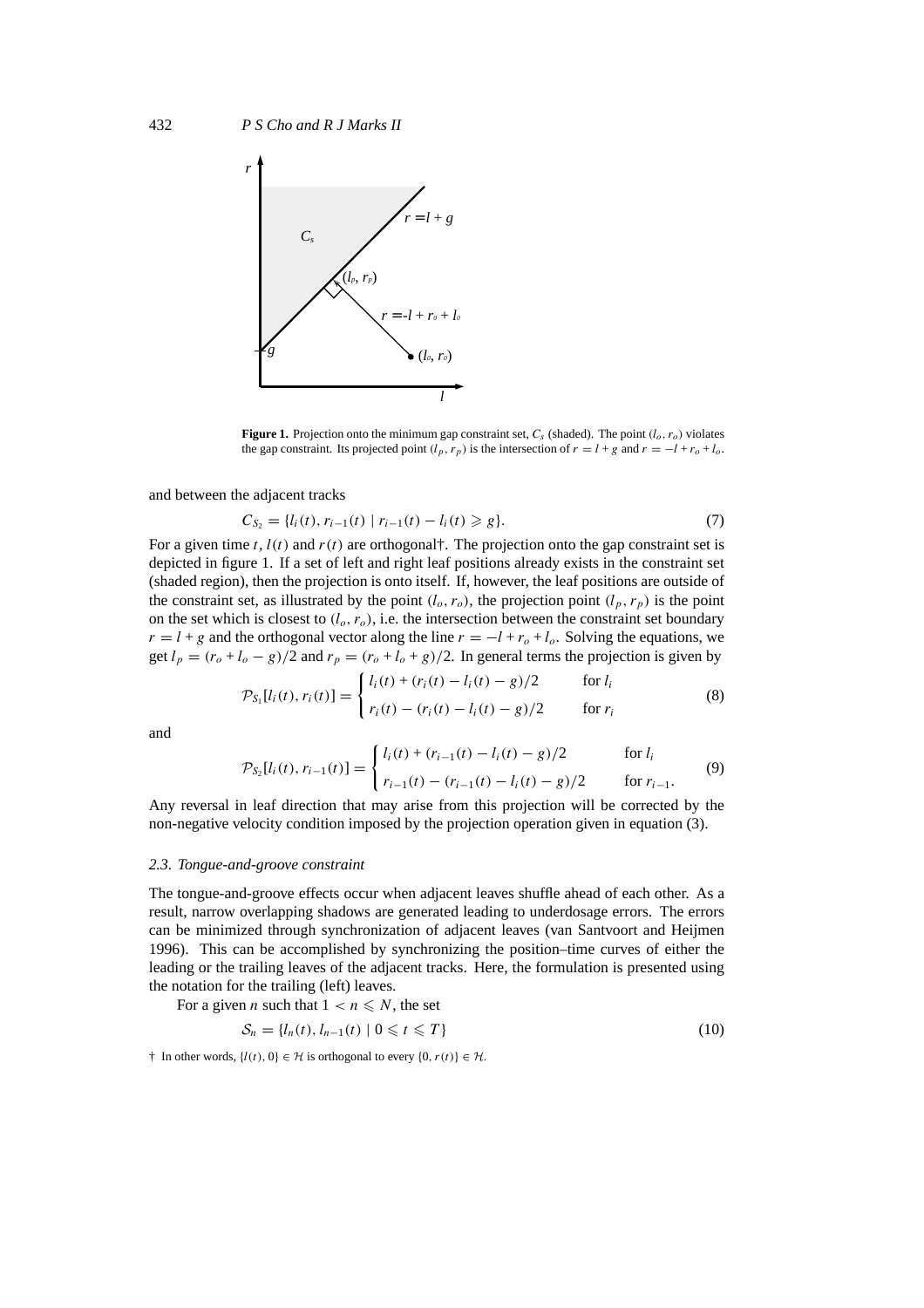

Figure 2. Projection onto the tongue-and-groove constraint set,  $C_{tgt}$  (shaded). Similarly to figure 1, the projected point *P* is at the minimum distance from the point *O* representing unsynchronized leaf positions.

is a subspace of  $H$ . Define the convex set in  $S_n$  (and thus in  $H$ ) as

$$
C_{tgl} = \{l_n(t), l_{n-1}(t) \in S_n \mid ||l_n(t) - l_{n-1}(t)|| \leq h(t)\}.
$$
 (11)

This represents a set of adjacent leaf positions of separations less than or equal to  $h(t)$ . Full synchronization is achieved when  $h(t) = 0$ . In practice,  $h(t)$  is given by

$$
h(t) = (l_n(t) - l_{n-1}(t))/q
$$
\n(12)

where  $q \geq 1$  is a relaxation parameter which controls the degree of leaf synchronization.

As shown in figure 2, projection of the leaf coordinates lying outside the constraint set denoted by the point *O* can be derived geometrically by finding the intersection between the set  $C_{tgl}$  and the minimum distance vector  $OP$  yielding

$$
\mathcal{P}_{tgl}[l_n(t), l_{n-1}(t)] = \begin{cases} l_n(t) - (l_n(t) - l_{n-1}(t) - h(t))/2 & \text{for } l_n \\ l_{n-1}(t) + (l_n(t) - l_{n-1}(t) - h(t))/2 & \text{for } l_{n-1}. \end{cases}
$$
\n(13)

#### *2.4. Beam-to-trajectory transformation*

The convex projection operations for the MLC hardware constraints begin by mapping the MU (machine monitor unit)-position functions  $f(x)$  into MLC leaf trajectory space. Assuming the left-to-right, monodirectional leaf trajectory, the positive fluence gradient is generated by the left leaf and the negative gradient by the right. The process of fluence decomposition into left and right leaf trajectories following this paradigm is accomplished by

$$
\mathcal{P}_{wl}[f_i(x)] = l_i^{-1}(x) = \left\{ \int^x f'_i(\tilde{x}) \mu(f'_i(\tilde{x})) d\tilde{x} \right\}
$$
\n(14)

and

$$
\mathcal{P}_{wr}[f_i(x)] = r_i^{-1}(x) = \left\{ \int^x -f'_i(\tilde{x})\mu(-f'_i(\tilde{x})) d\tilde{x} \right\}
$$
 (15)

where  $\mu(\cdot)$  is a unit step function which is equal to 1 when its argument is positive and 0 otherwise. The outer negative sign in equation (15) puts the right leaf trajectory in the positive fluence space. In other words,  $r_i^{-1}(x)$  represents fluence blocked by the right leaf rather than the negative fluence generated. The fluence at position *x* is recovered by  $l_i^{-1}(x) - r_i^{-1}(x)$ .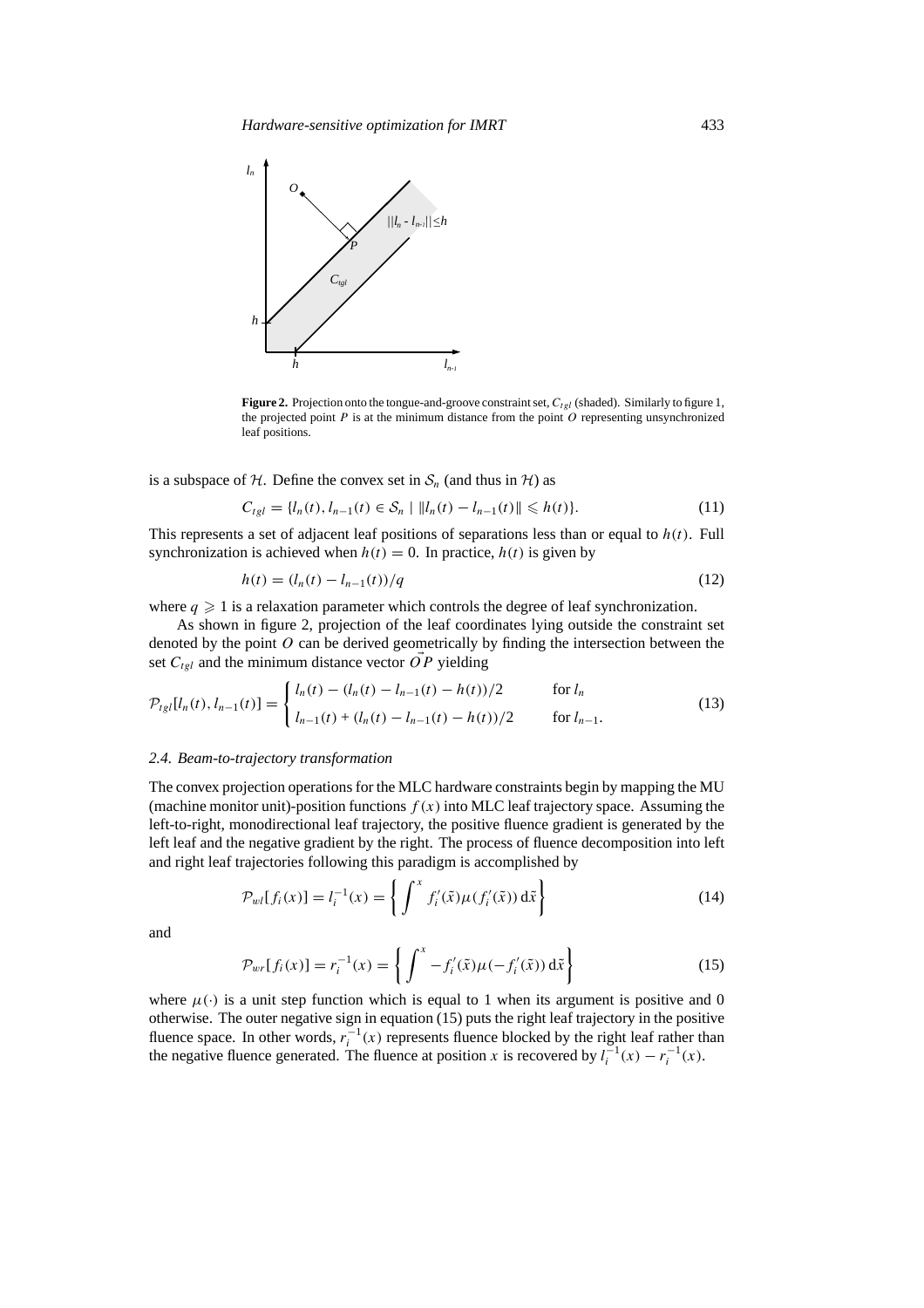# 434 *P S Cho and R J Marks II*

The resultant time–position functions are monotonically increasing and can be inverted to form more convenient position–time functions,  $l_i(t)$  and  $r_i(t)$ . Subsequent projections of the position–time values onto the velocity constraint set will remove violations including infinite velocity arising from the zero-gradient segments†.

## *2.5. Iterative projections*

The above operations are repeated during the iterative optimization to guide the solution to remain within the realizable limits set by the specific MLC hardware. The overall inverse beam design consists of both dosimetric and trajectory optimization as outlined below, beginning with an estimation of the initial beam-element weights (steps I-1 through I-3). Iterative projections are described in steps L-1 through L-10. For detailed description of convex projections used in steps L-1, 2 and 3, readers are referred to Cho *et al* (1998).

- I-1 Set the dose points within the target volume to the prescribed dose.
- I-2 Obtain initial beam-element weights using the pseudo-inversion method given by

$$
\vec{b} = \frac{\mathbf{A}^T \vec{d}}{\|\mathbf{A}\|^2} \tag{16}
$$

where  $\vec{b}$  represents a vector of beam-element weights,  $\vec{d}$  consists of doses at sampling points and the matrix **A** specifies the dose contribution per unit weight from a beam element to each of the dose points.

- I-3 Calculate the dose for all sampling points within the entire volume.
- L-1 Compute the changes in dosage necessary to satisfy the target prescription.
- L-2 Compute the changes in dosage necessary to satisfy organ protection goals.
- L-3 Compute the equivalent changes in beam-element weights using equation (16) and update the current beam-element weights.
- L-4 Transform beam-element weights to position–time functions using equations (14) and (15).
- L-5 Impose the leaf velocity constraint using equation (3).
- L-6 Impose the MLC gap constraint using equations (8) and (9).
- L-7 Apply leaf synchronization using equation (13).
- L-8 Transform position–time functions to beam-element weights.
- L-9 Compute the dose at sampling points.
- L-10 If the termination condition is met, exit, else loop back to L-1.

If some of the constraint sets do not intersect, iterative projections will eventually reach a limit cycle at which point no further improvement in convergence will occur. This condition represents no improvement in the mean-square distance between projections and is detectable by the algorithm.

The algorithm was tested using a simulated tumour–organ geometry. The height of the tumour–organ volume was 6 cm. The tumour shape changes at the mid-height as shown in figure 3. Eight equiangular 6 MV beams were used. The beam-element resolution at the isocentre was  $0.25 \times 1.0 \text{ cm}^2$ . Beam elements were computed with a modified convolution/superposition method using multiresolution kernel sampling (Sutlief *et al* 1998).

<sup>†</sup> Normally, in leaf sequencing the problem with zero gradient is circumvented by applying a shear operator (Boyer and Strait 1997) which effectively increases the entire trajectory by *x/V*max thus replacing the zero-gradient segments with the minimum allowable.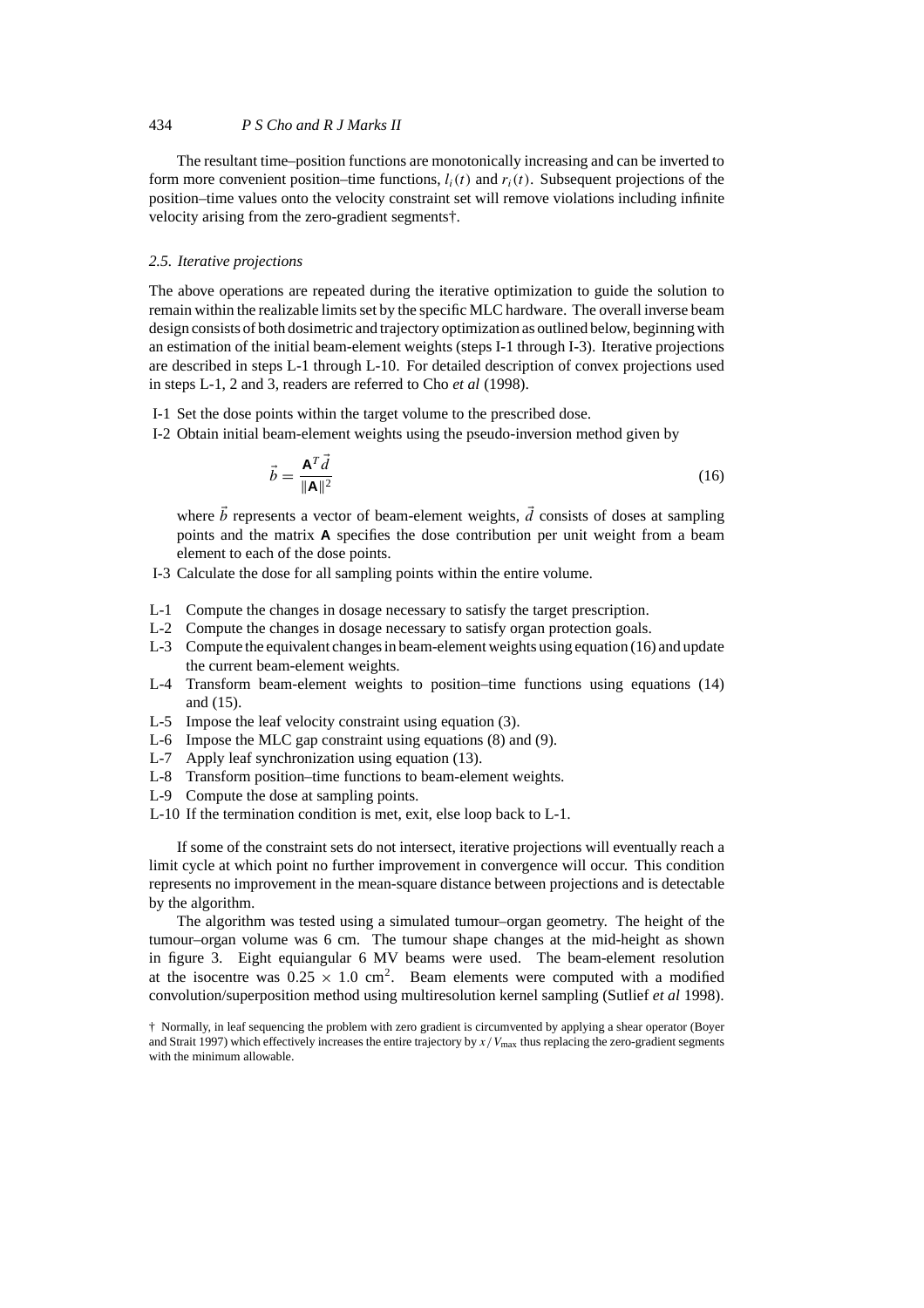

**Figure 3.** A cut-away view of the tumour–organ structure used in algorithm testing. Note the abrupt change in tumour geometry between transaxial slices A and B. The organ volume extends for the entire tumour height. Eight equiangular beams were placed from  $0°$  to 315°.

For the purpose of beam optimization, contributions from each beam element to dose sampling points including 3D scatter were precomputed and stored in an array representing the **A** matrix in equation (16). Dose sampling points were distributed uniformly in  $0.2 \times 0.2 \times 1.0$  cm increments. Calibration of relative fluence to MU was performed through preliminary optimization during which the hardware-specific constraints requiring the knowledge of MU (steps L-4 through L-8) were turned off. The resultant photon fluence values were converted to MU using the tissue phantom ratios, relative output factor, and machine cGy/MU calibration data. The fluence-to-MU conversion factor thus derived was used in the subsequent optimization process with the MLC constraints enabled. The following MLC parameters were used: maximum leaf velocity of 2 cm s<sup>−</sup>1, minimum gap of 1 cm between opposing leaves within the same track and adjacent tracks, and dose rate of 400 MU min<sup>-1</sup>.

In order to compare the present technique with a conventional method, beam optimization for the test geometry was also performed without considering the MLC hardware limitations. For either case, with and without the hardware constraints enabled, the optimization goal was to achieve a total of 85 Gy to the entire target volume while minimizing the dose to the critical structure. Choice of the prescription dose is arbitrary and is not critical for the purpose of algorithm demonstration.

## **3. Results**

Interdigitation and gap violation are likely to occur when there is a large change in irradiated anatomy. In the test case shown this occurs for the MLC tracks A and B between which there is a maximum change of 2 cm in the tumour dimension. The results of conventional beam optimization disregarding the hardware constraints showed the gap violations in all eight beam orientations. Here, selected examples are presented to illustrate the efficacy of the present algorithm.

Figure 4 corresponds to track B of the beam at 225◦ relative to figure 3. Figure 4(*a*) shows the beam profile (per fraction) generated by the conventional optimization. Transformation of the profile into MLC time–position curves reveals that the minimum gap requirement is violated as indicated by the arrow in figure 4(*c*). The problematic trajectory segment corresponds to the low-fluence valley in figure  $4(a)$ . On the other hand, the MLC-sensitive optimization has generated a modulation pattern with a slightly shallower fluence valley (figure 4(*b*)) which is deliverable. The associated MLC trajectory shows that the minimum gap distance of 1 cm is maintained throughout the delivery (figure 4(*d*)).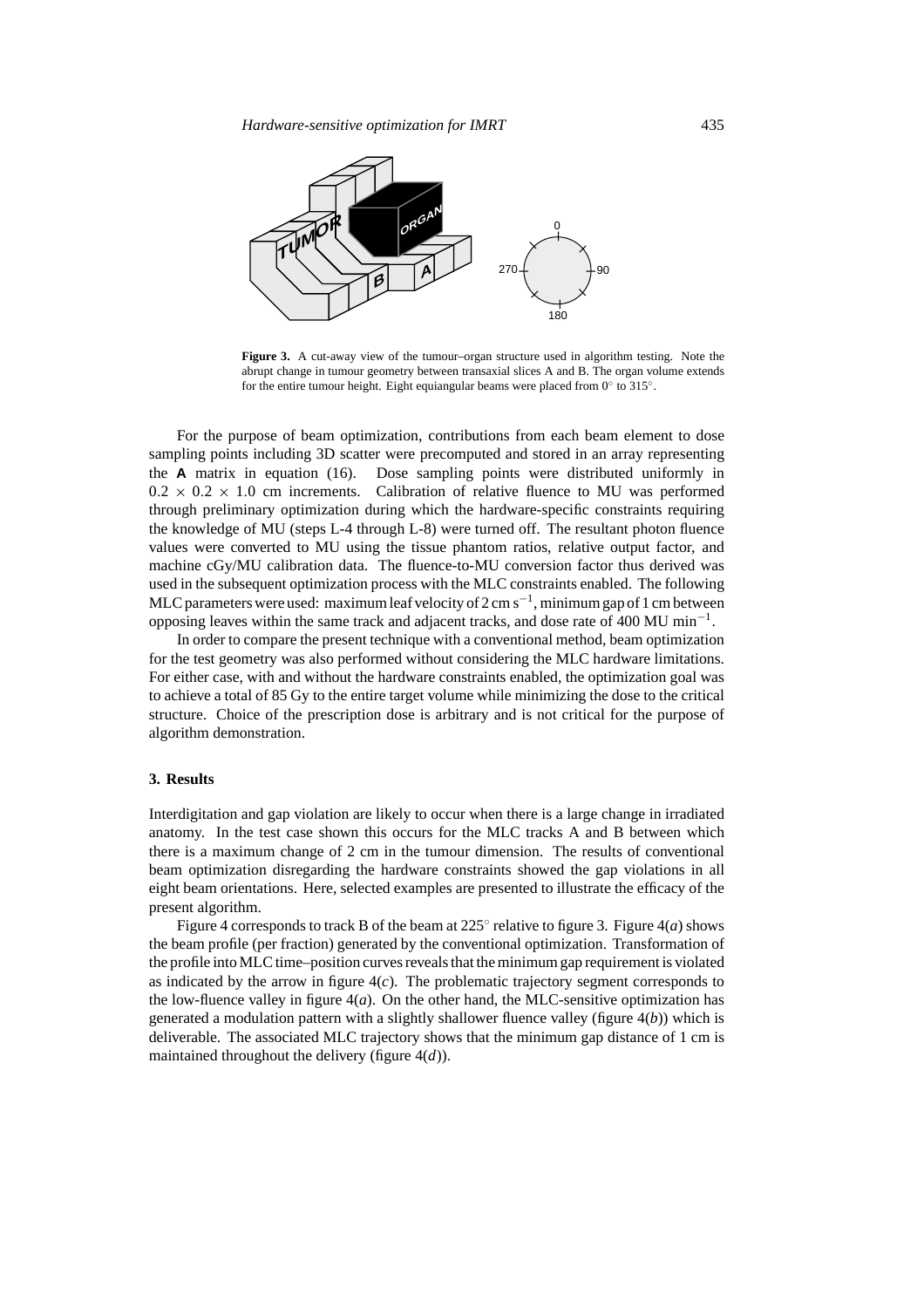

**Figure 4.** Example of optimization results; track B of the beam at 225◦ orientation relative to figure 3 (one beam element = one leaf position =  $0.25$  cm): (*a*) beam profile generated by the conventional optimization disregarding hardware constraints; (*b*) beam profile generated by the hardware-sensitive optimization method; (*c*) leaf trajectory of the modulation shown in (*a*). The arrow indicates violation of minimum gap requirement. (*d*) Leaf trajectory of the modulation shown in (*b*).



**Figure 5.** Example of optimization results; tracks A and B of the beam at 90◦: (*a*) conventional optimization exhibiting interdigitation (shaded regions). (*b*) hardware-sensitive optimization.

Figure 5 shows the MLC trajectories for the adjacent tracks A and B of the beam at 90 $\degree$  orientation. The curves for the conventional optimization are given in figure 5(*a*) which illustrates the interdigitation between the leading leaf of track B and trailing leaf of track A (shaded regions). In contrast, the trajectories representing the hardware-sensitive optimization are free of leaf collision (figure 5(*b*)). Figure 5(*b*) also demonstrates that the leaves are almost fully synchronized for this beam. Overall, full synchronization was achieved in six out of the eight beams.

The MLC time–position sequences resulting from the conventional optimization were corrected for collision by ensuring the required gap at the start and thereafter by slowing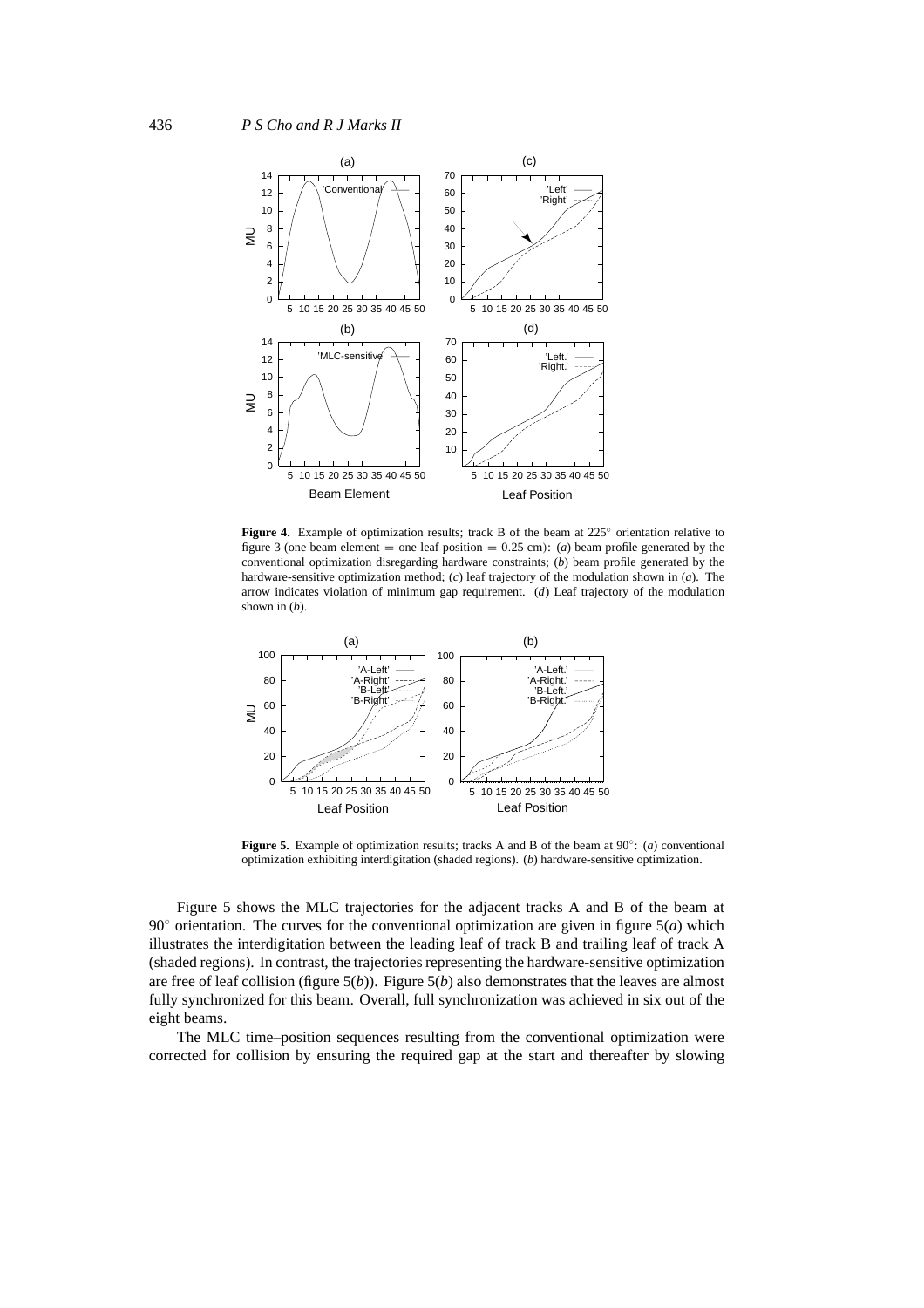

Figure 6. Isodose distribution generated from the beam modulation optimized with and without considering MLC hardware constraints. The 85 Gy, 70 Gy, 60 Gy, 30 Gy and 5 Gy isodose lines are shown. The broken lines indicate the target boundary. (*a*) isodose plots for slice A generated by the conventional optimization; (*b*) plots for slice B; (*c*) isodose plots for slice A generated by the hardware-sensitive optimization; (*d*) plots for slice B.

down the trailing leaves and/or speeding up the leading leaf within the limit of 3*.*33 MU cm<sup>−</sup><sup>1</sup> imposed by the dose rate of 400 MU min<sup>-1</sup> and the maximum leaf speed of 2.0 cm s<sup>-1</sup>. In order to assess the effects of the post-optimization gap correction, the isodose distributions resulting from the revised leaf trajectories were computed as shown in figures 6(*a*) and 6(*b*). In calculating the dose it was assumed that the back-up diaphragms defining the vertical field boundary remained stationary and the leading leaves were allowed to sweep over the diaphragm to prevent collision at the finish of the delivery. Radiation transmission through the blocking devices and penumbra effects were not considered. Likewise, the isodose distributions for the MLC-sensitive optimization results were calculated; these are shown in figures  $6(c)$ and 6(*d*). Comparison of the isodose curves generated by the two methods reveal similar dose distributions for the plane corresponding to the tumour–organ geometry along MLC track A (figures  $6(a)$  and  $6(c)$ ). However, in the adjacent plane corresponding to track B appreciable overdosage around the target is noted when post-optimization gap correction was applied to the conventional technique (figure  $6(b)$ ). On the other hand, much more conformal dose distribution is observed for the hardware-sensitive beam optimization (figure 6(*d*)).

The program was coded in C and executed on a computer configured with a 233 MHz Pentium-II processor under the Linux operating system. Convergence to the solution was achieved in 200 iterations and 91 s.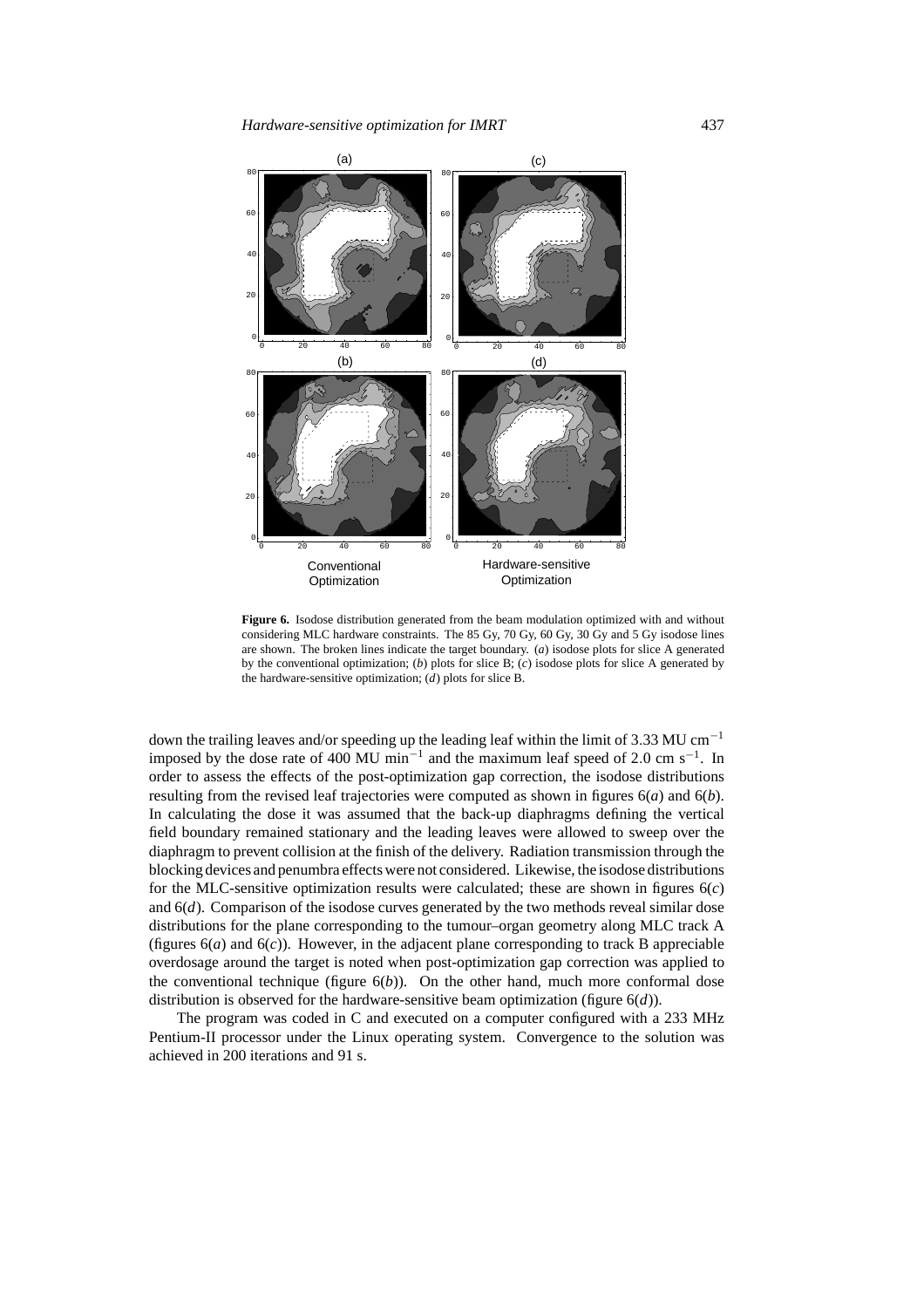# **4. Discussion**

We have demonstrated that the process of inverse beam optimization could lead to a solution which cannot be delivered if the hardware limitations are neglected during optimization. The proposed algorithm overcomes the problem by incorporating the MLC constraints in the process of inverse optimization itself. A feasible solution was obtained from a search space limited in possible leaf trajectories as defined by machine-specific maximum leaf speed, minimum leaf separation and available range of dose rate. The dose distribution resulting from the hardware-sensitive beam calculation yielded more conformal isodose curves than those from the conventional method corrected for deliverability after optimization. This suggests that over- or underexposure introduced by the restricted leaf trajectory in one beam angle can be compensated by the modulation from other beam angles. As such, significant reduction in number of beams might result in reduced conformity when hardware constraints are applied.

The constraints were formulated either in MLC position–time space or dose space as convex sets. The interchange between the two domains was accomplished in two steps. First, transformation from dose to beam space was performed by equation (16) which is itself a convex projection as previously proven (Lee *et al* 1997). Second, transformation from beam to leaf trajectory space was carried out using equations (14) and (15). The operation performed to impose monotonicity is not, in the strict sense, a projection onto the convex set of strictly increasing positive functions. It does, however, impose the constraint of monotonicity onto the fluence function in a straightforward manner and was shown to be an effective component operation useful in the otherwise POCS framework.

The minimum gap requirement was imposed as a hard constraint since this condition cannot be violated by the delivery device. On the other hand, the tongue-and-groove error correction was applied as a soft constraint. A strict demand for full synchronization could reduce the dose conformity by competing with the dosimetric objectives and constraints. Compared with the correction driven by the minimum gap constraint which is usually applied only to parts of the trajectories, a full synchronization would likely require alteration of the entire trajectory and thus the entire beam profile. It should be noted that unlike the synchronization method used in fluence-to-trajectory translation in which the original modulation is unchanged by slowing down the opposing unsynchronized leaves, the present method of synchronization does not attempt to preserve the modulation. To do so would accomplish nothing in the iterative process. Rather, the present operation is designed to perturb the modulation toward production of synchronized trajectories. The residual tongueand-groove errors can be reduced after the optimization at the expense of increased delivery time (van Santvoort and Heijmen 1996). The soft constraint was implemented by reducing the trajectory difference by a fraction rather than the full separation between the leaves. The size of the fraction was set by the relaxation parameter  $q$  in equation (12). For the example shown, *q* was set to 10.

Recently, a new class of fluence-to-leaf sequencing translator has been developed in order to overcome the problem of minimum gap requirements (Converey and Webb 1998, Kuterdem *et al* 1999). These algorithms exploit the capability of machines equipped with computercontrolled back-up diaphragms which can be manipulated independently of MLC. The gap problem can be avoided if one of the violating leaves could be replaced by a back-up diaphragm. It should be noted, however, that the use of back-up diaphragms could lead to delivery errors due to increased transmission. For example, using the 6 MV photon beam we measured the transmission factor of 10.4% for the back-up diaphragms which move in parallel to the MLC. In comparison, the radiation transmission for the MLC is 1.8%. These values agree well with the published data (Jordan and Williams 1994). Therefore, beam blocking by the back-up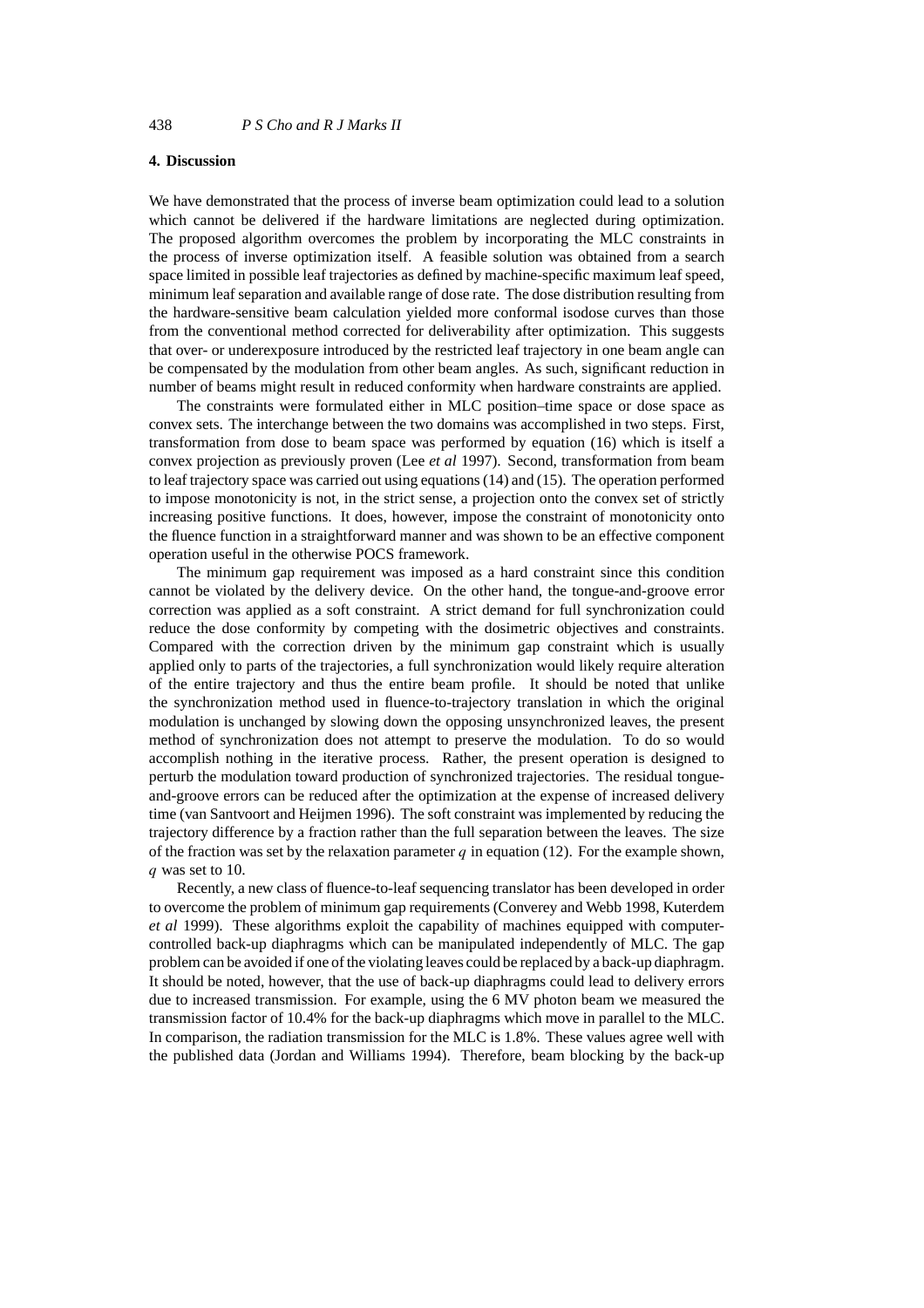diaphragms alone without overlapping MLC could be large. Since the present optimization method relies solely on MLC to modulate the beam, the transmission errors can be kept to a minimum. Furthermore, in case of complex modulations, even with the help of an additional blocking device it may not be possible to accurately generate intended fluence patterns unless beam pauses are inserted. Beam interrupts are not yet practical as the pulse stabilization process is still very slow in currently available accelerators. For example, up to 15 seconds of pause recovery time has been reported in IMRT beam delivery with a magnetron-based machine (Kuterdem *et al* 1999).

The effects of penumbra, head scatter, radiation transmission through leaves and back-up diaphragms were not considered in conjunction with the beam optimization process. Correction for these effects can be handled in the subsequent conversion step of fluence to leaf sequencing. The leaf trajectories can be modified to account for these effects through an iterative process such as described by Convery and Webb (1997, 1998) and implemented by Dirkx *et al* (1997, 1998). In such a process the input to the fluence-to-trajectory translator is adjusted according to the difference between the desired (output of the inverse beam optimization) and the computed fluence from the resultant trajectory including the above effects. The process is iterated few times until the discrepancy is minimized. As noted above, correction due to transmission should be small for the present method which does not require back-up diaphragms to modulate beam intensity.

# **5. Conclusion**

An inverse beam optimization algorithm was formulated which incorporates the knowledge of beam modulation hardware specifications. The results indicate that inclusion of MLC hardware constraints during optimization can improve the degree of conformity that is deliverable.

### **Acknowledgments**

This work was supported in part by a grant from the Whitaker Foundation. The authors are grateful to Steve G Sutlief PhD for providing the convolution/superposition dose computation program.

### **References**

- Bahr G K, Kereiakes J G, Horwitz H, Finney R, Galvin J and Goode K 1968 The method of linear programming applied to radiation treatment planning *Radiology* **91** 686–93
- Bortfeld T, Burkelbach J, Boesecke R and Schlegel W 1990 Methods of image reconstruction from projections applied to conformation radiotherapy *Phys. Med. Biol.* **35** 1423–34
- Boyer A L and Strait J P 1997 Delivery of intensity-modulated treatments with dynamic multileaf collimators *Proc. 12th Int. Conf. on Computers in Radiotherapy (Utah, May 1997)* ed D D Leavitt and G Starkschall (Madison, WI: Medical Physics Publishing) pp 13–15
- Censor Y, Altschuler M D and Powlis W D 1988 On the use of Cimmino's simultaneous projections method for computing a solution of the inverse problem in radiation therapy treatment planning *Inverse Problems* **4** 607–23
- Cho P S, Lee S, Marks II R J, Oh S, Sutlief S G and Phillips M H 1998 Optimization of intensity modulated beam with volume constraints using two methods: cost function minimization and projections onto convex sets *Med. Phys.* **25** 435–43
- Cho P S, Lee S, Marks II R J, Redstone J A and Oh S 1997 Comparison of algorithms for intensity modulated beam optimization: projections onto convex sets and simulated annealing *Proc. 12th Int. Conf. on Computers in Radiotherapy (Utah, May 1997)* ed D D Leavitt and G Starkschall (Madison, WI: Medical Physics Publishing) pp 310–12